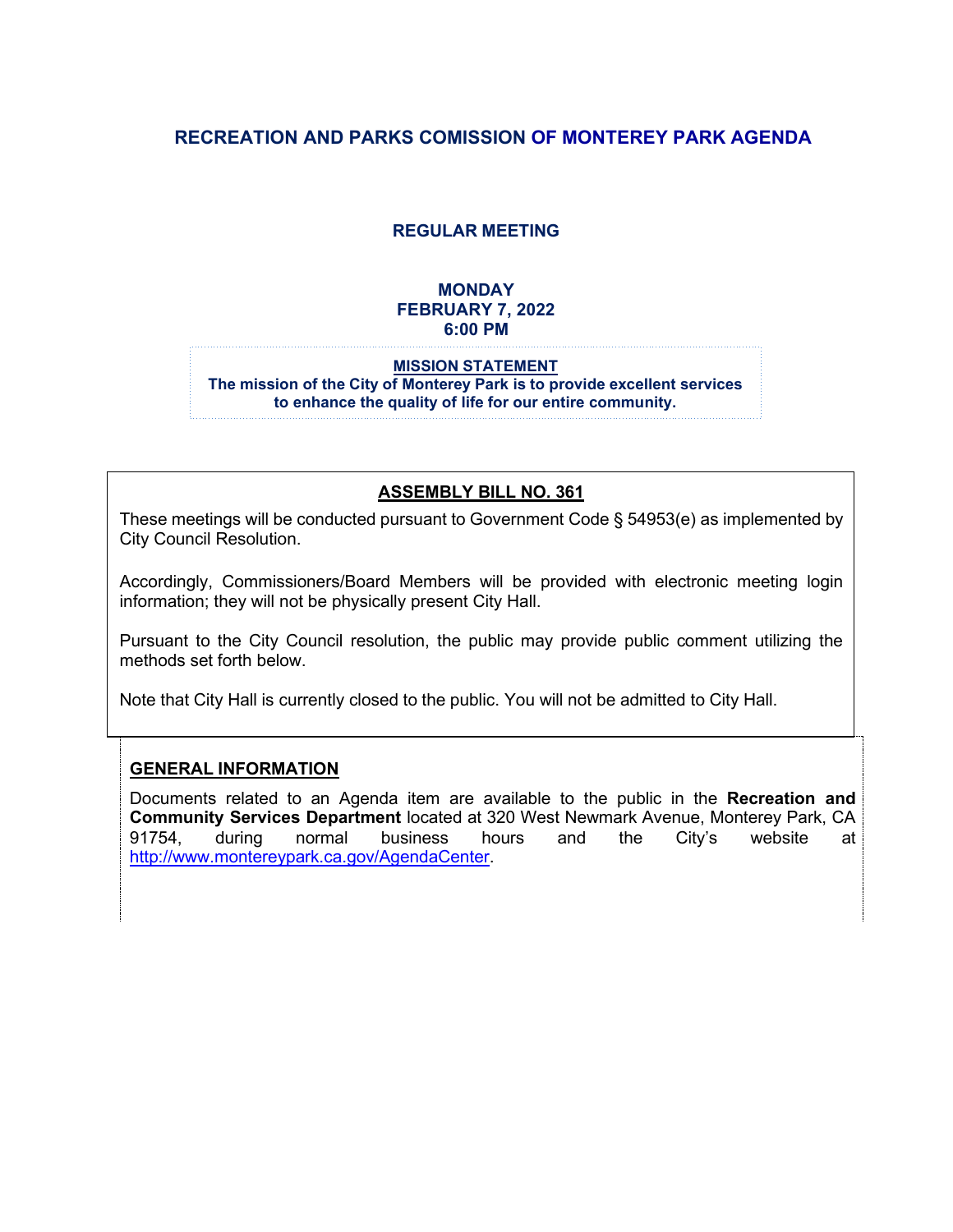## **PUBLIC PARTICIPATION**

In accordance with Government Code § 54953(e) and City Council resolution, remote public participation is allowed in the following ways:

### Via Email

Public comment will be accepted up to 24 hours before the meeting via email to **[recreation@montereypark.ca.gov](mailto:recreation@montereypark.ca.gov)** and, when feasible, read into the record during public comment. Written communications are limited to not more than 50 words.

### Via Telephone

Public comment may be submitted via telephone during the meeting, before the close of public comment, by calling (888) 788-0099 or (877) 853-5247 and entering Zoom Meeting ID**: 811-8589-4969** then press pound (#). When prompted to enter participation ID number press pound (#) again. If participants would like to make a public comment they will enter "\*9" then the **Recreation and Community Services** office will be notified, and you will be in the rotation to make a public comment. Participants are encouraged to join the meeting 15 minutes before the start of the meeting. You may speak up to 5 minutes on Agenda item. Speakers will not be allowed to combine time. The Chair and Commission/Board Members may change the amount of time allowed for speakers. As part of the virtual meeting protocols, anonymous persons will not be allowed to provide public comment.

### Important Disclaimer

When a participant calls in to join the meeting, their name and/or phone number will be visible to all participants. Note that all public meetings will be recorded.

Per the Americans with Disabilities Act, if you need special assistance to participate in this meeting please call City Hall at **626-307-1388** for reasonable accommodation at least 24 hours before a meeting. Council Chambers are wheelchair accessible.

| <b>CALL TO ORDER</b> | <b>Commission Chair</b>                                              |
|----------------------|----------------------------------------------------------------------|
| <b>FLAG SALUTE</b>   | <b>Memo Chavez</b>                                                   |
| <b>ROLL CALL</b>     | Philip Chang, Johnny Kwok, Paul Lee, Barbara Ngai and Grace<br>Young |

### **AGENDA ADDITIONS, DELETIONS, CHANGES AND ADOPTIONS**

#### PUBLIC COMMUNICATIONS:

While all comments are welcome, the Brown Act does not allow the Commission to take action on any item not on the agenda. The Commission may briefly respond to comments after Public Communications is closed. Persons may, in addition to any other matter within the Commission's subject-matter jurisdiction, comment on Agenda Items at this time. If you provide public comment on a specific Agenda item at this time, however, you cannot later provide comments at the time the Agenda Item is considered.

### **ORAL AND WRITTEN COMMUNICATIONS**